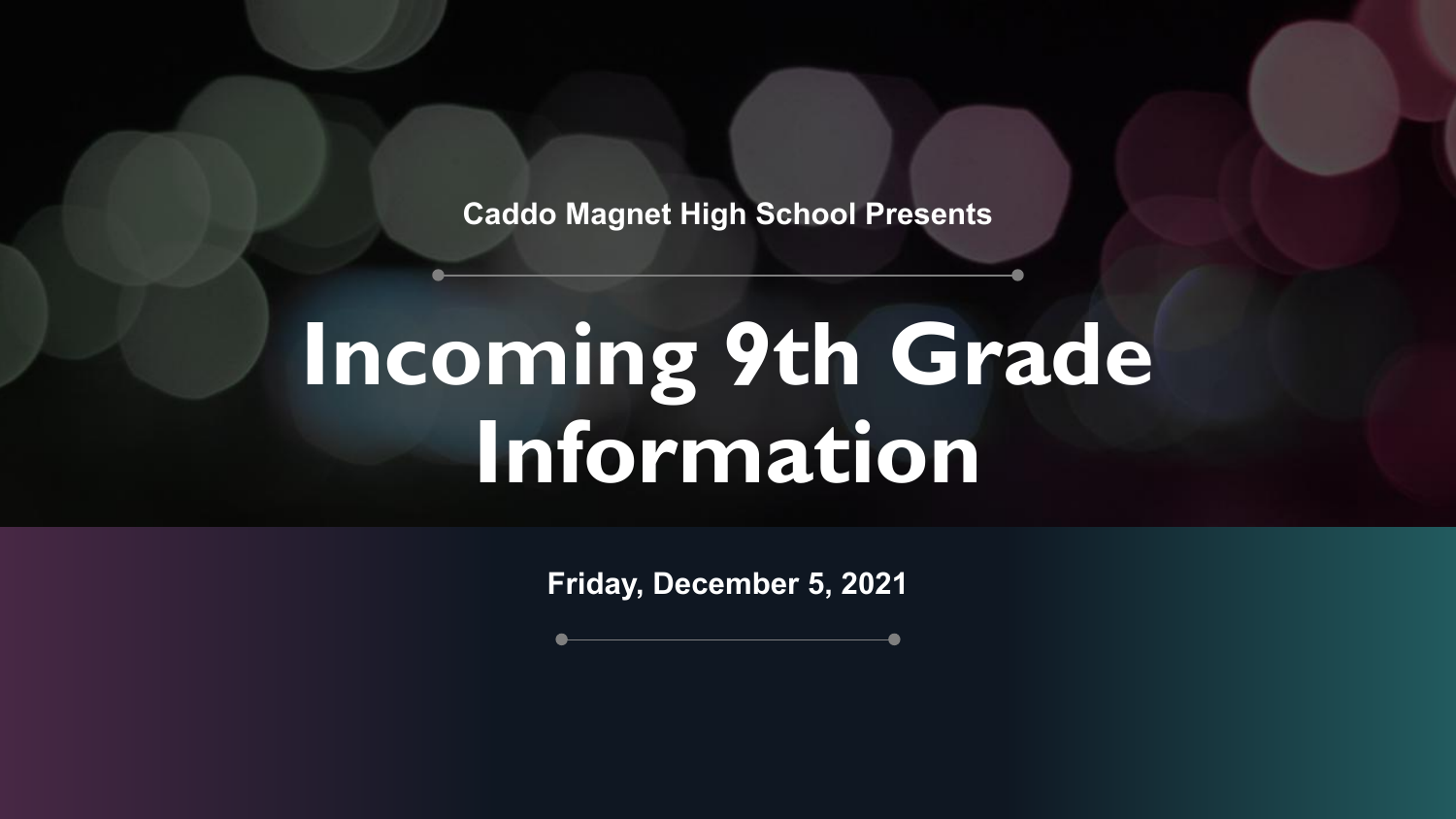

## **Magnet Team**

**Mr. Robert Middleton, Principal Mrs. Schannon Lanclos, AP Dr. Keri Miles, AP Dr. Cedric Ellis, AP Mrs. Brandy Parnell, 12th Grade Counselor** Mr. Michael Bottoms, 11<sup>th</sup> Grade Counselor Mrs. Ta Robinson, 9<sup>th</sup> & 10<sup>th</sup> Grade Counselor **Mrs. Janet Wheat, Registrar**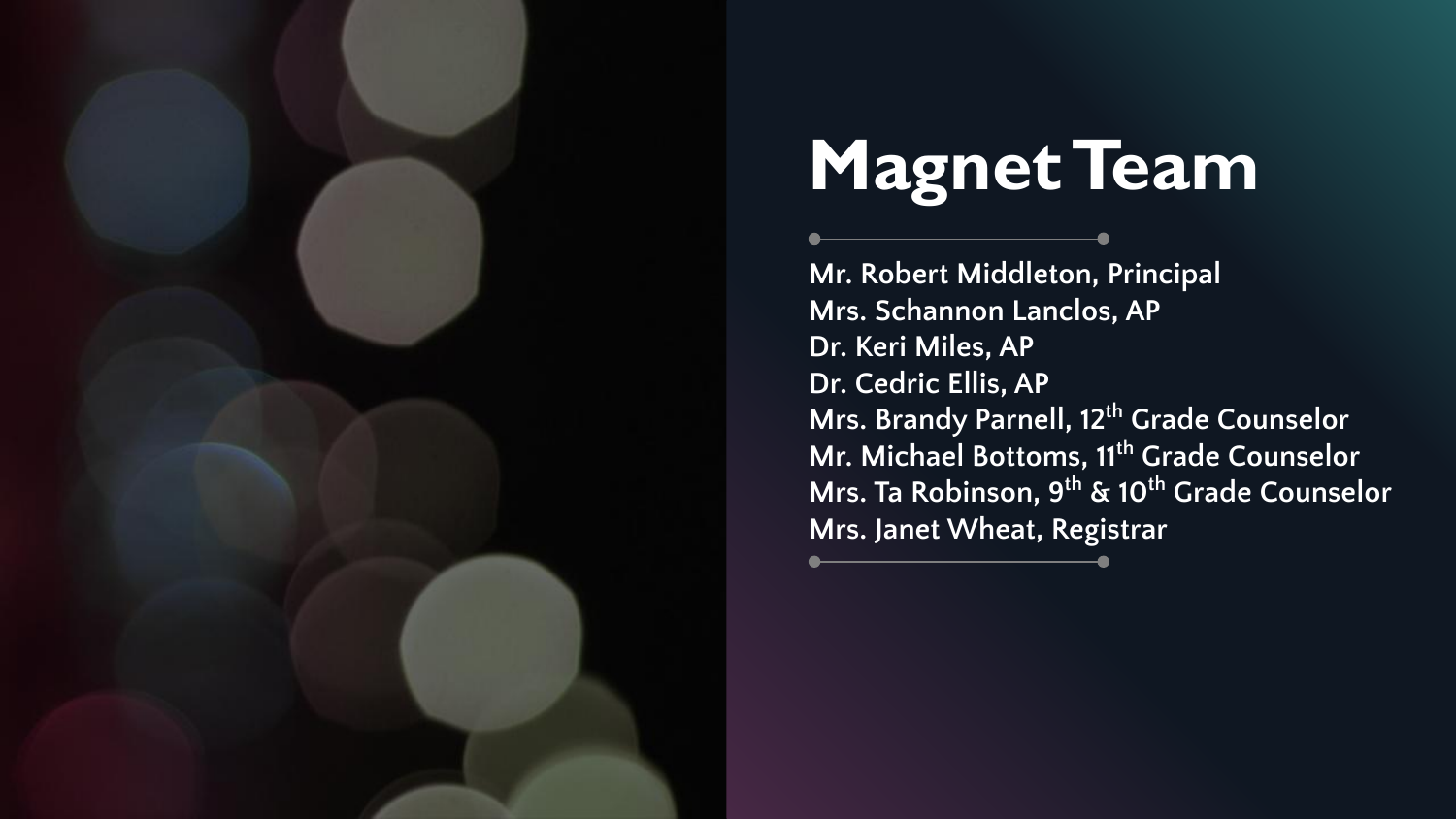## **New & Exciting**

3

#### **Achievements**

**1**

- **o Highest SPS in North LA ("A" Rated School)**
- **o \$58 million + offered in scholarships, NOT including TOPS Awards**
- **o More National Merit Finalists than other North LA schools combined**



#### **New Classes**

- **o African American Studies**
- **o AP Macroeconomics**
- **o Computer Science Essentials**
- **o Cybersecurity**
- **o Intro to Programming**
- **o Medical Interventions**
- **o PE Dance**
- **o Women's Studies**

# **3**

#### **Expanded AP Program**

**o Additional sections of many AP classes to broaden opportunities for more students to have access to college level resources.**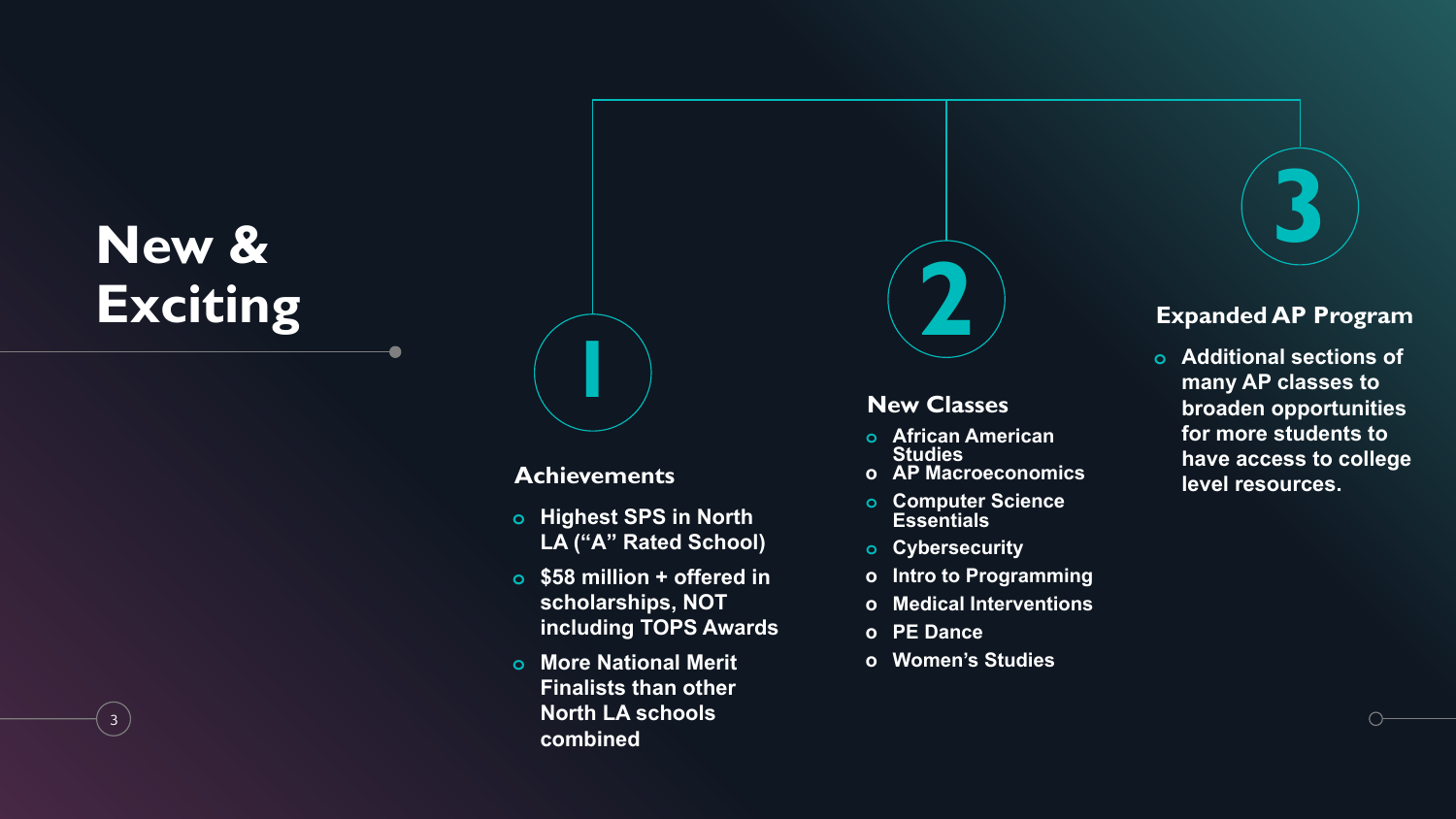## **Benefits of AP (Advanced Placement)**

Advanced Placement (AP) is a designation for courses that are taught in a high school at a college level. Colleges set their own policies on awarding college credit for an AP exam score.

> 2021 AP Exam Pass Rate 73% 486 students took 1078 exams 787 exams with a score of 3+ 79% of AP students scored 3 or higher (386 out of 486)

4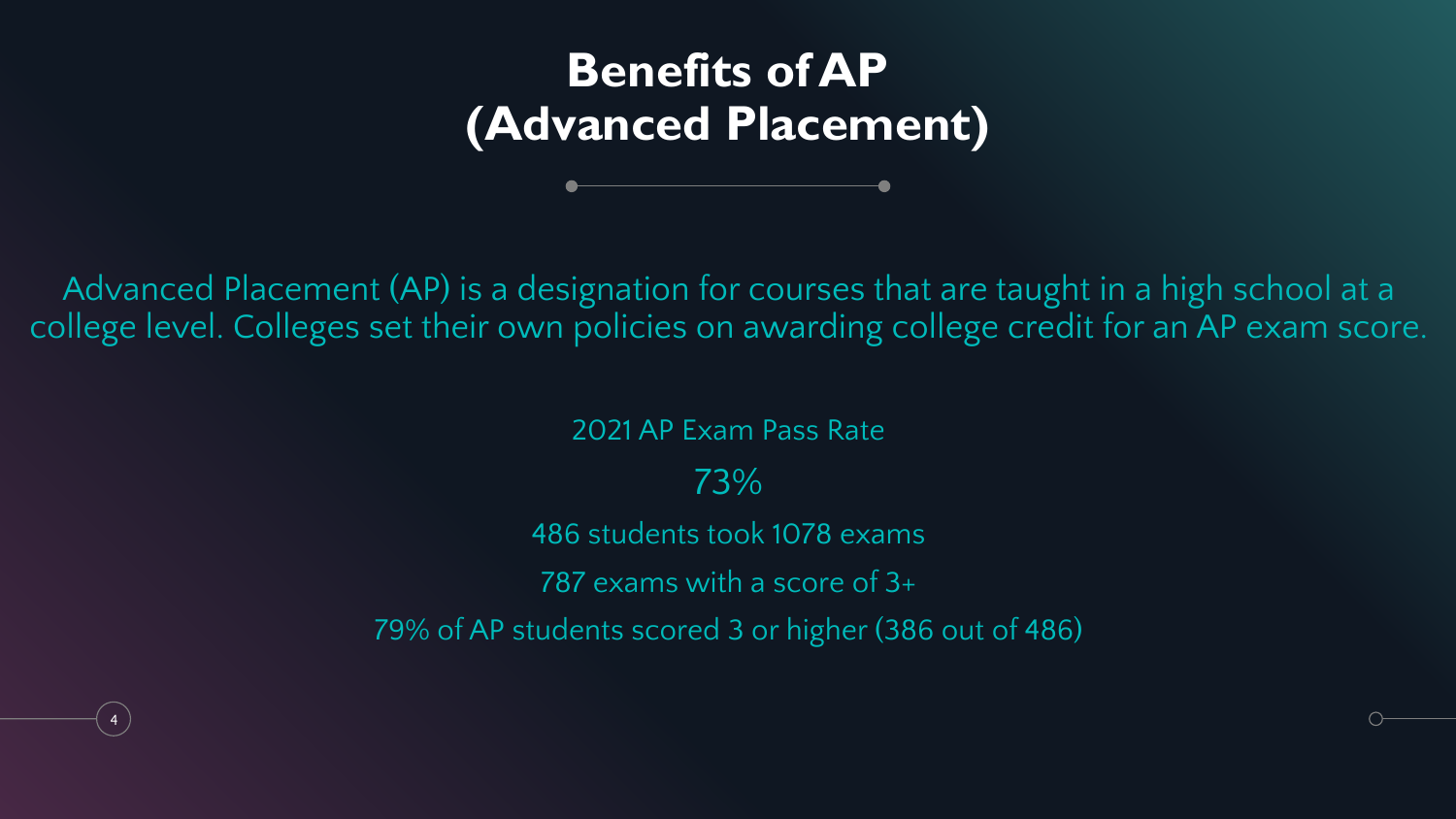#### **9***9* Grade Success

#### **We Teach 9th Graders to be Successful**

o Free day planner

5

- o Free peer tutoring—The Homework Gang
- o Exclusive social events
- o Individual Graduation Plans
- o Mental Health strategies
- $\circ$  Transcript review of HS credits earned in 8<sup>th</sup> grade

#### **We Offer Parents**

- o Parent Orientation
- o Parent Coffee "meet and greet"
- o Back-to-School Night
- o Grade-level parent informational meetings
- o Opportunities to get involved
- o Several ways to stay informed and keep in touch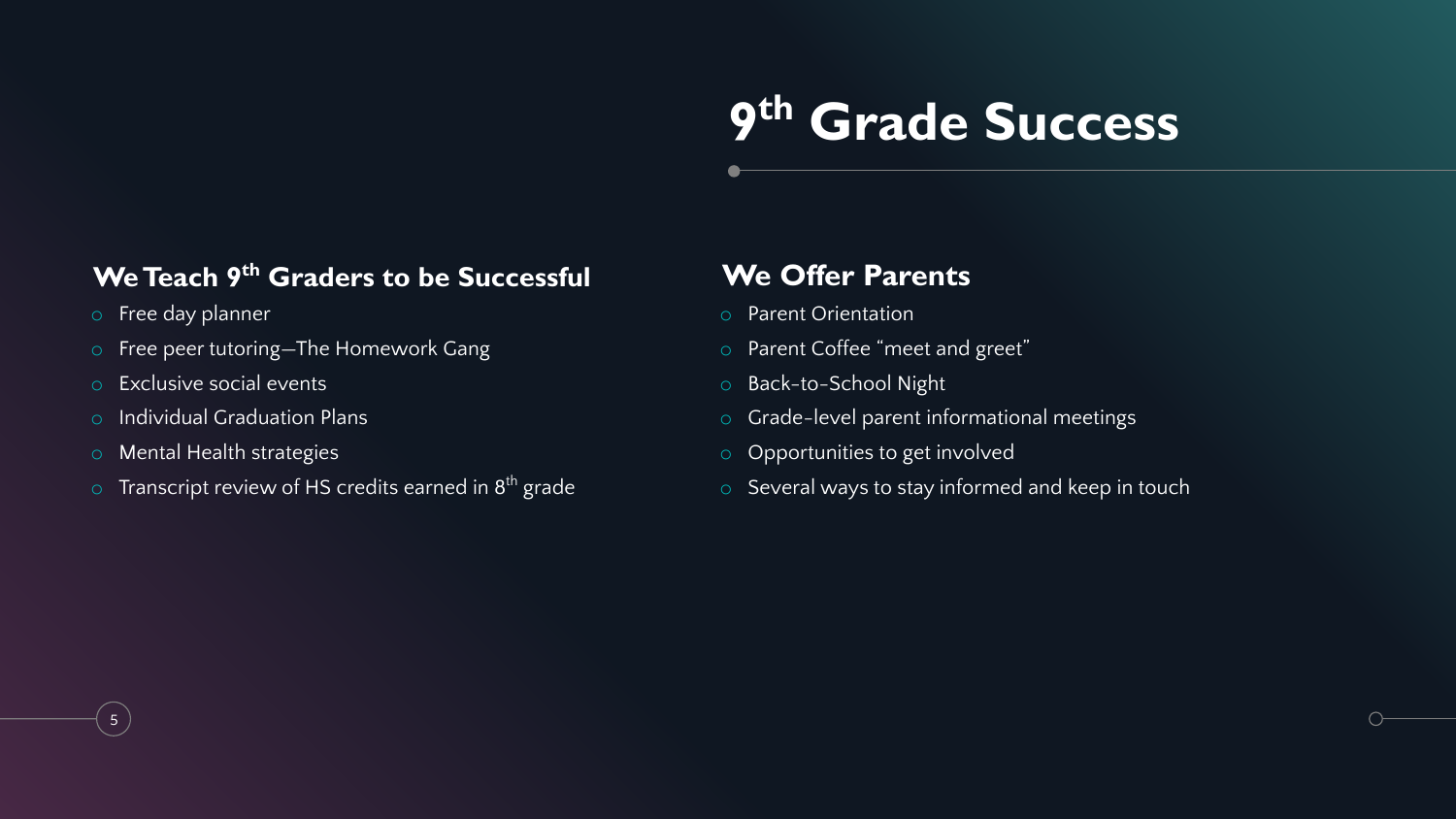## **College Prep**

#### **College & Career Portfolio**

- o IGP
- o Graduation/TOPS Checklist
- o Resume

**1**

- o Career Interest Inventory
- o Scholarship Search
- o College Search
- o FAFSA

 $\begin{pmatrix} 6 \end{pmatrix}$ 

#### **Grade-Level Handbooks & Parent Nights**

- o 9<sup>th</sup> and 10<sup>th</sup> Grade
- $\circ$  11<sup>th</sup> Grade

**2**

 $\circ$  12<sup>th</sup> Grade

#### **Counselor Sponsored Events**

- $\circ$  College Night (11<sup>th</sup> and 12<sup>th</sup> Grade)
- o Caddo Parish Career Fair (10<sup>th</sup> Grade)
- o Career Center Tours

**3**

o Counselors' Week Activities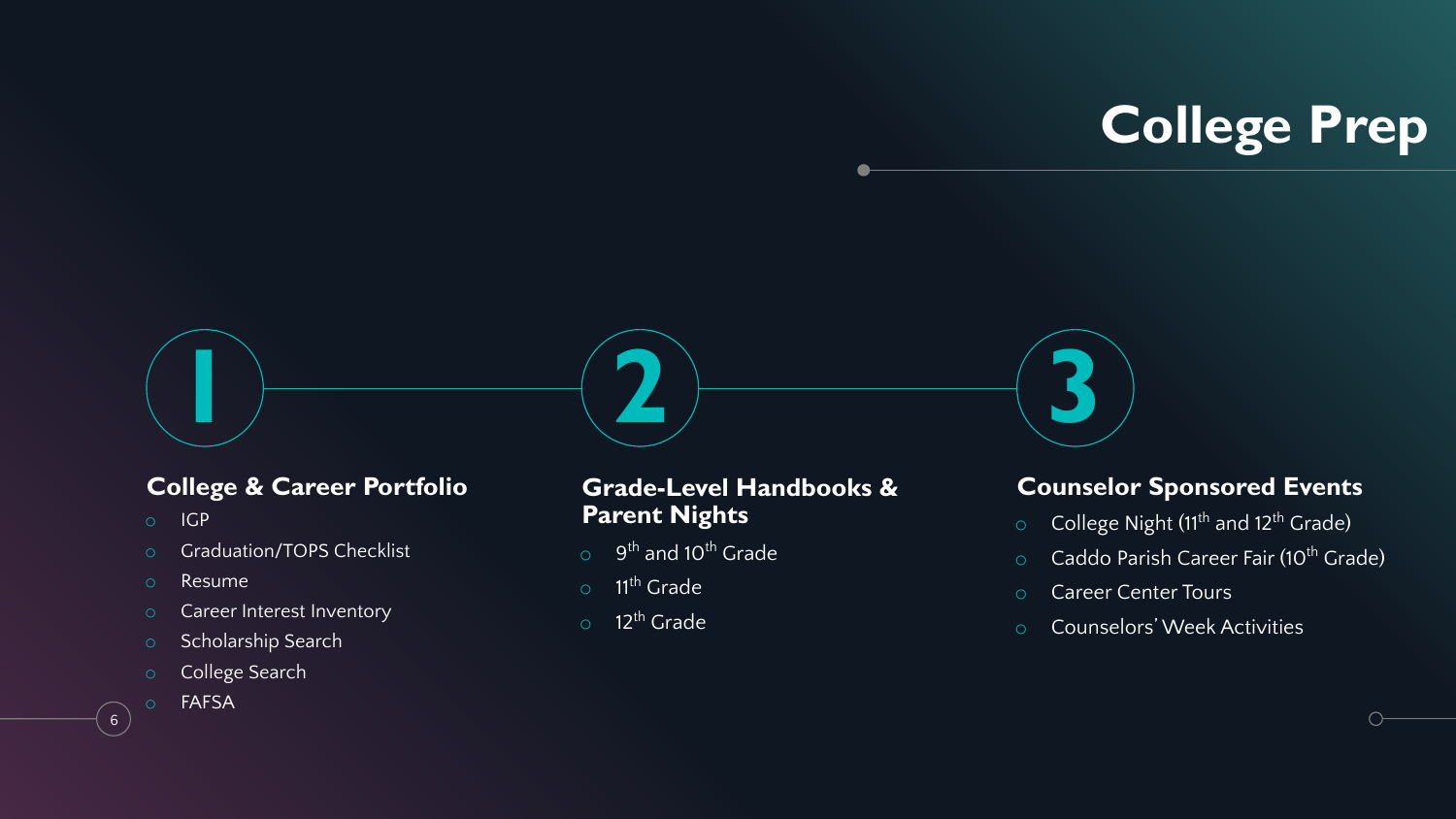## **Course Highlights**

**Foreign Language**

**English**  $(\leftarrow\ \leftarrow\ \right)$  English I, II, III, IV

American Sign Language French I, II, III, IV, V German I, II, III, IV Latin I, II, III, IV Spanish I, II, III, IV, V

**Social Studies**

z († 1858)<br>28. marec – Aper Sychology, politik argentina († 1872)<br>28. marec – Aper Sychology, politik argentina († 1872) World Geography AP Human Geography **Civics** AP Government US History E, AP African American Studies World History E, AP AP European History AP Psychology AP Macroeconomics

**STEM**

Anatomy & Physiology (Biology II E) Biology I, II AP Chemistry I, II H, II AP Physical Science E, H Physics E, H, AP Earth Science

**Math**

Algebra I, II, III (Mu Alpha Theta) **Geometry** Advanced Math **Probability & Statistics** AP Statistics Pre-Calculus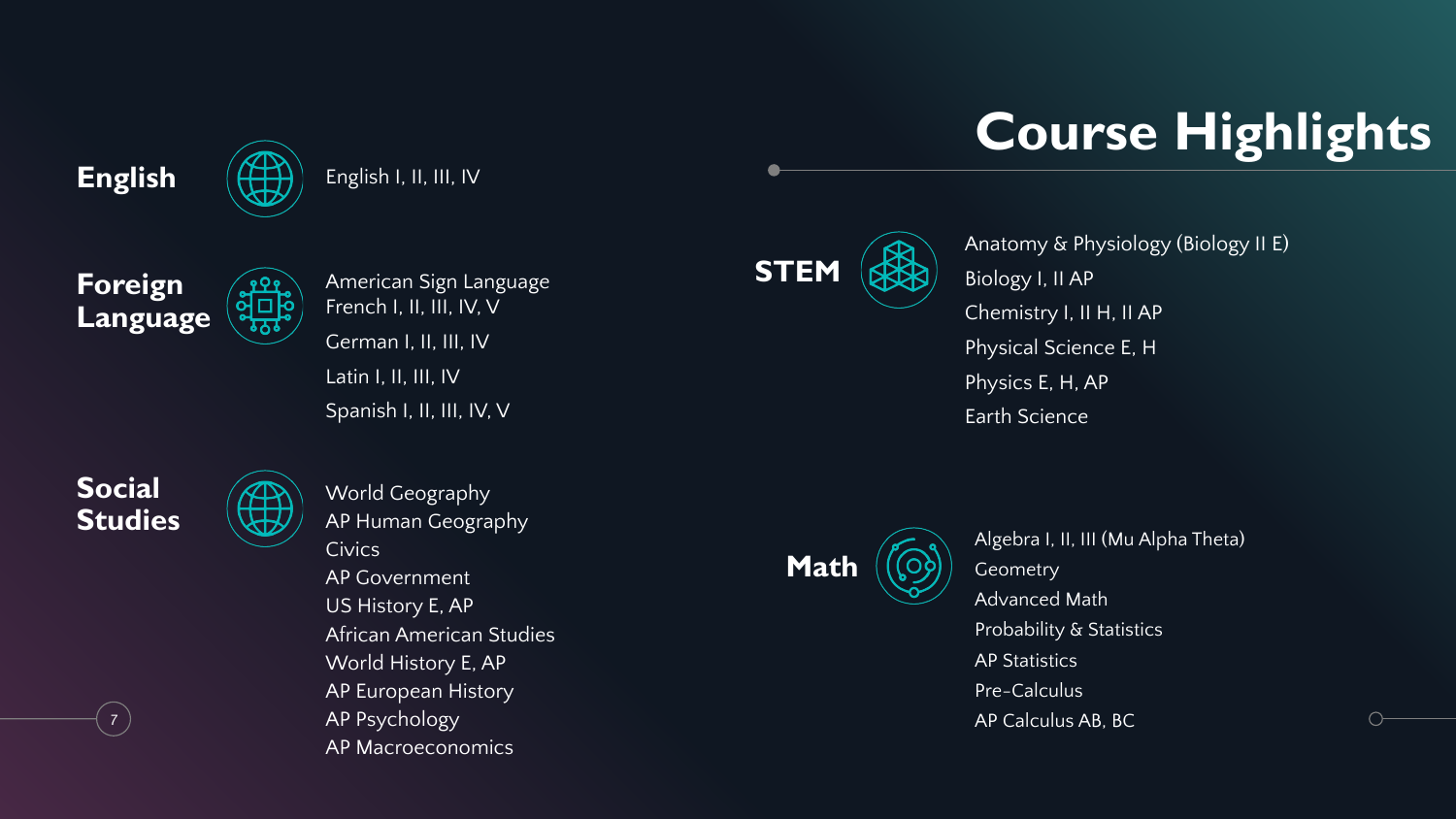## **Elective Highlights**

#### **Fine Art & Music**

Art I Mixed Media **Painting** Drawing **Pottery** TAP Art, Music, Drama Drama I, II, III, IV, V AP Art History Piano I, II, III, IV, V Band Orchestra Jazz Ensemble Choir—Beg, Adv, Show Film Studies Film Production



Mythology Creative Writing Shakespeare Novels Philosophy Psychology Sociology Judicial Processes Comparative Politics Newspaper Yearbook Debate

AP Seminar\* AP Research\* *\*AP Capstone Diploma* Medical Interventions Organic Chemistry (Magnet Exclusive)

Computer Science **Cybersecurity** Intro to Programming Robotics (Robotics Team) Photography

ACT Prep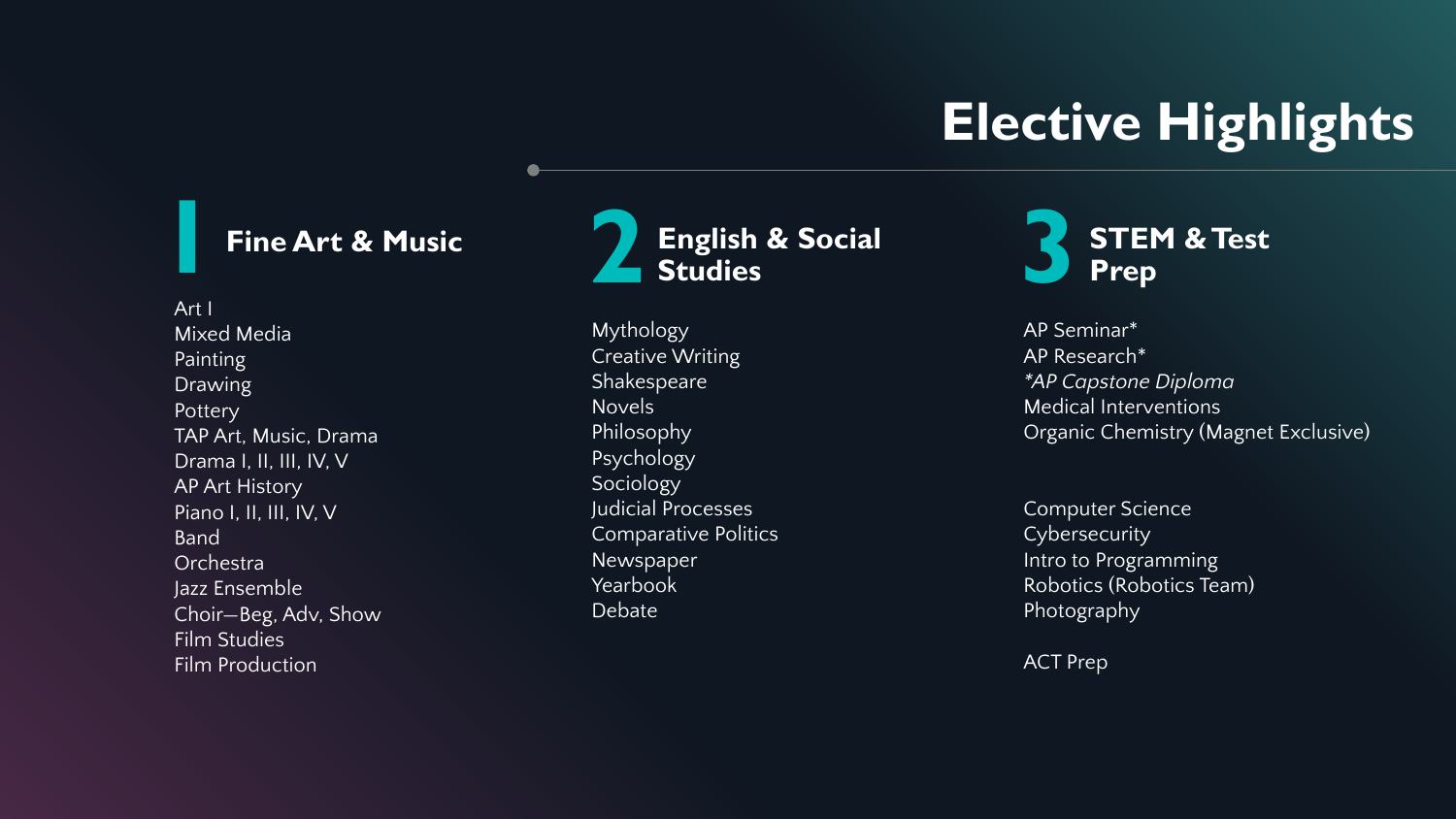## **The Extras**

# **Sports & Extracurricular**

**Archery** Cross Country Fencing Golf **Gymnastics** JROTC Lacrosse **Soccer Softball** Swimming Tennis **Track** Volleyball **Wrestling** 

Literary Rally Mock Trial Model United Nations National Foreign Language Exams National History Day National Honor Societies PTSA Reflections Quiz Bowl Science Olympiad STEM Project Student Council Team America Rocketry Challenge UNICEF U.S. Biology Olympiad

Academic Decathlon Animal House Asian Studies Association Band Black Studies Association Chess Club Choir Creative Writing Club Cyber Patriot **Debate** Destination Imagination Drama Club Drone Club Electronics Club **FCA** First Priority German & Italian Club Girl Up Greens Club……and many more!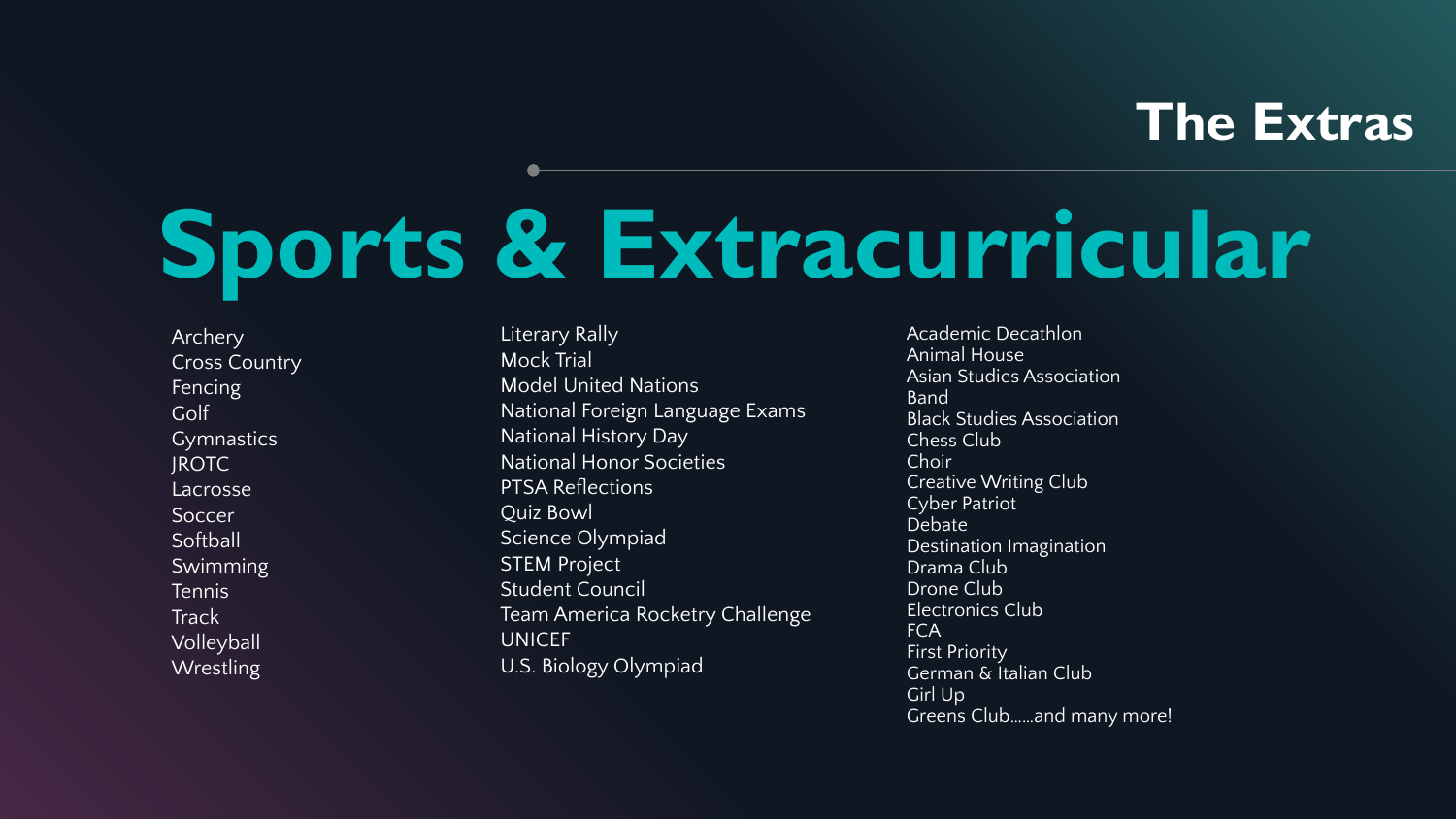## **Freshmen** Constrained More of the Shift of the Shift of the Health-PE. Foreign Language

**English I, Physical Science, Health-PE, Foreign Language, Elective**

## **Typical Schedules**

# Sophomores<sup> **Sophomores**</sup>

 $10$ 

**Language, Elective**

US History, Algebra II, English III, Chemistry, Two<br>**JUNIOFS** as an elective)<br>**JUNIOFS** as an elective) **Electives (may include one foreign language class as an elective)**

# **Seniors**

World History or AP Euro or AP Psychology or AP<br>Macroeconomics, Adv Math <u>o</u>r Pre-calculus, English **IV, Anatomy & Physiology or Earth Science or Physics, Two Electives (may include one foreign language class as an elective)**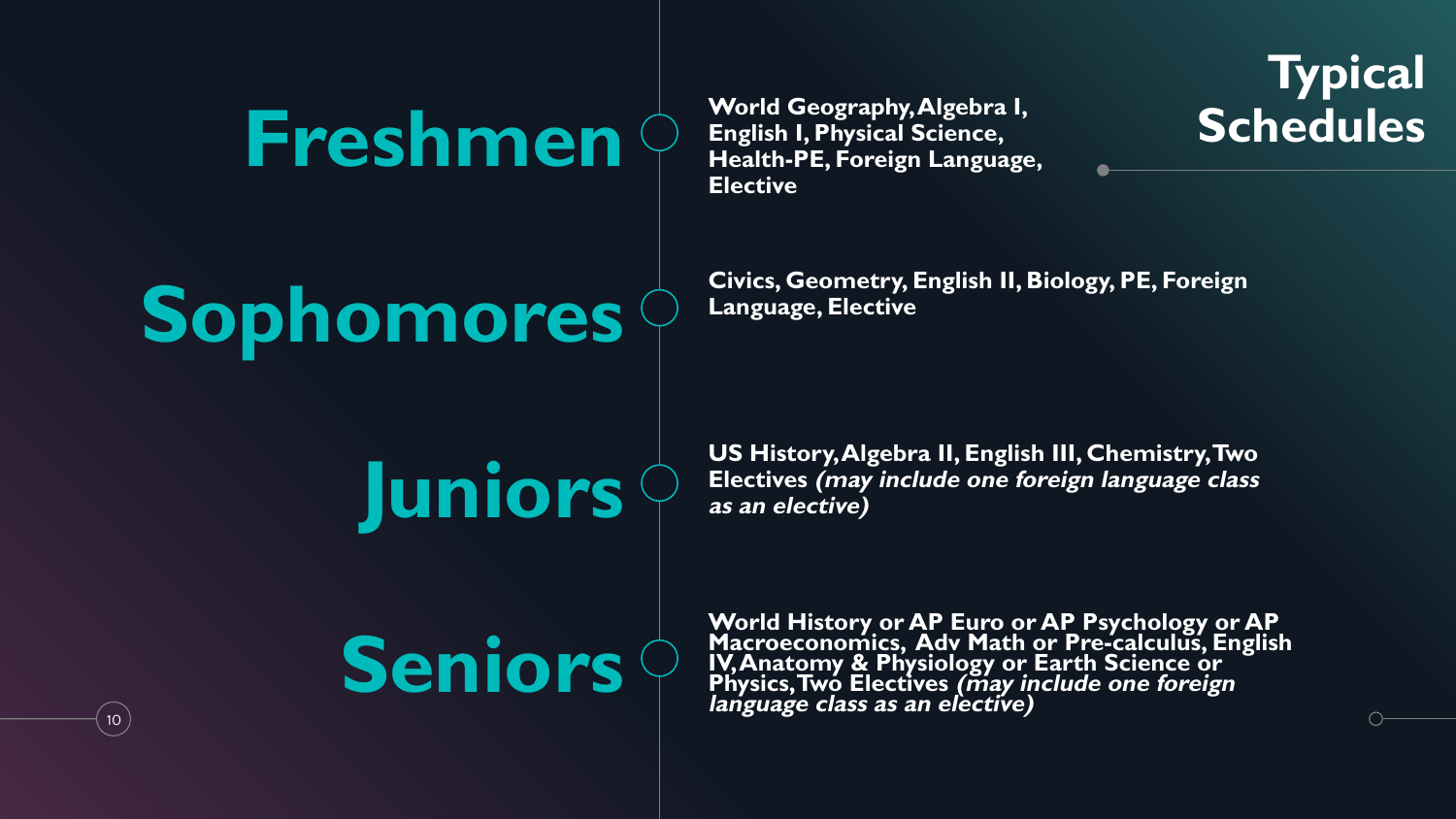#### 9<sup>th</sup> Grade

**AP Human Geography, AP Computer Science Principles**

10<sup>th</sup> Grade **AP World History GT or AP US Gov't, AP Computer Science A**

#### 11<sup>th</sup> Grade

**AP English III, AP US History, AP Biology or AP Chemistry, AP Calculus, AP Psychology, AP Seminar**

#### 12th Grade

**AP English IV, AP European History or AP US Gov't GT, AP Physics, AP Foreign Language, AP Studio Art, AP Research, AP Statistics**

## **Sample AP Track**

11

*\*Students should take the PSAT 9 in their freshman year and the Pre-ACT/ACT in their freshman/sophomore years to get scores to qualify for Dual Enrollment*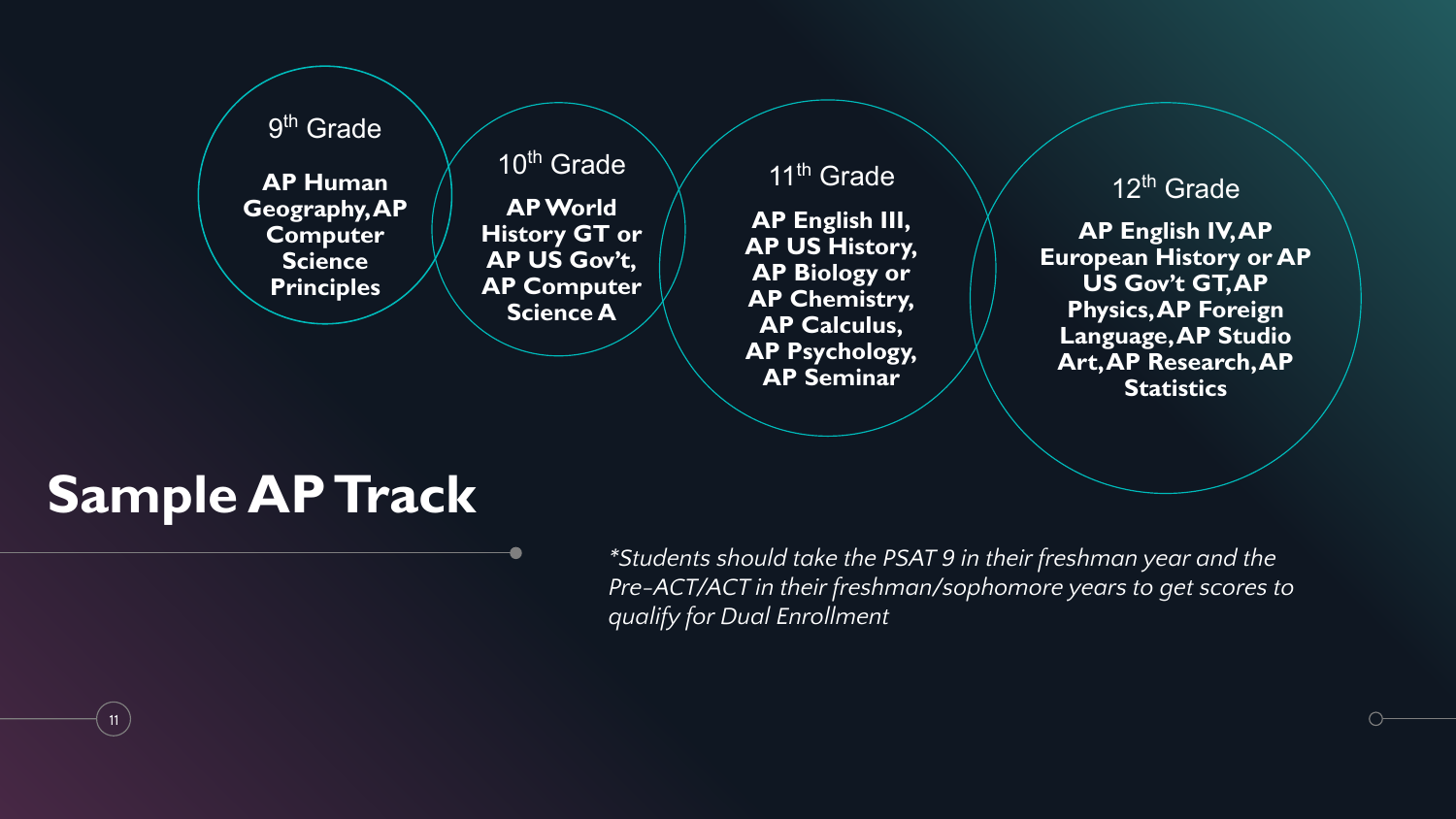## **ACT Scores**

 $(12)$ 

**22 Perfect ACT Scores since the 2014-2015 School Year**

▲

| <b>Site Name</b>    | <b>2020-21 Average</b><br><b>Composite</b> |
|---------------------|--------------------------------------------|
| <b>Caddo Magnet</b> | 26.8                                       |
| C.E. Byrd           | 21.0                                       |
| <b>Benton</b>       | 20.9                                       |
| Airline             | 19.4                                       |
| Parkway             | 19.7                                       |
| Captain Shreve      | 18.8                                       |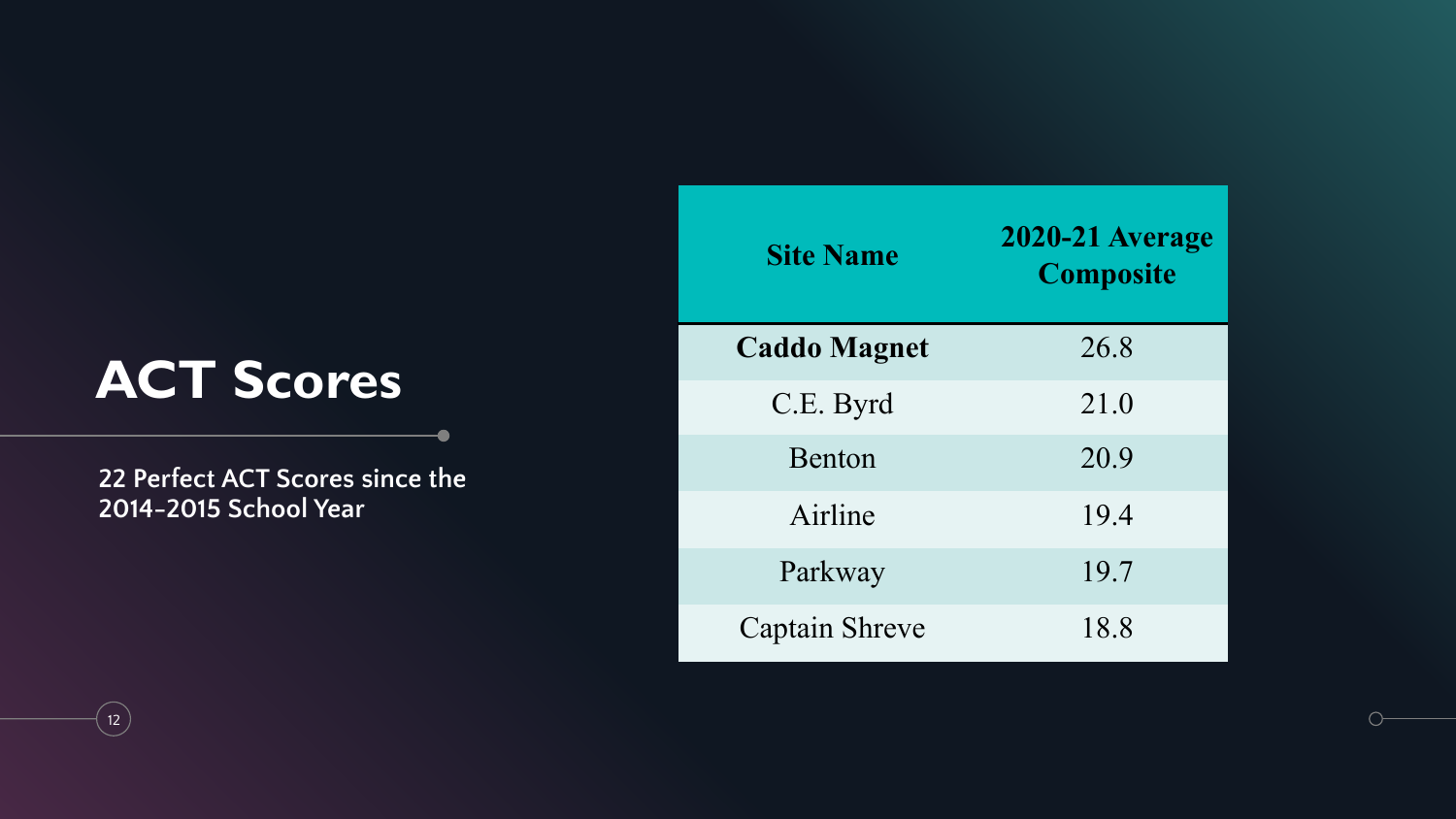**Other ways to obtain college credit**

## **Dual Enrollment**

- **● 12 Courses Offered on Campus**
- **● Partner with LA Tech & LSUS**
- **● Many of these courses will be paid by CMHS**
- **● Off Campus Opportunities**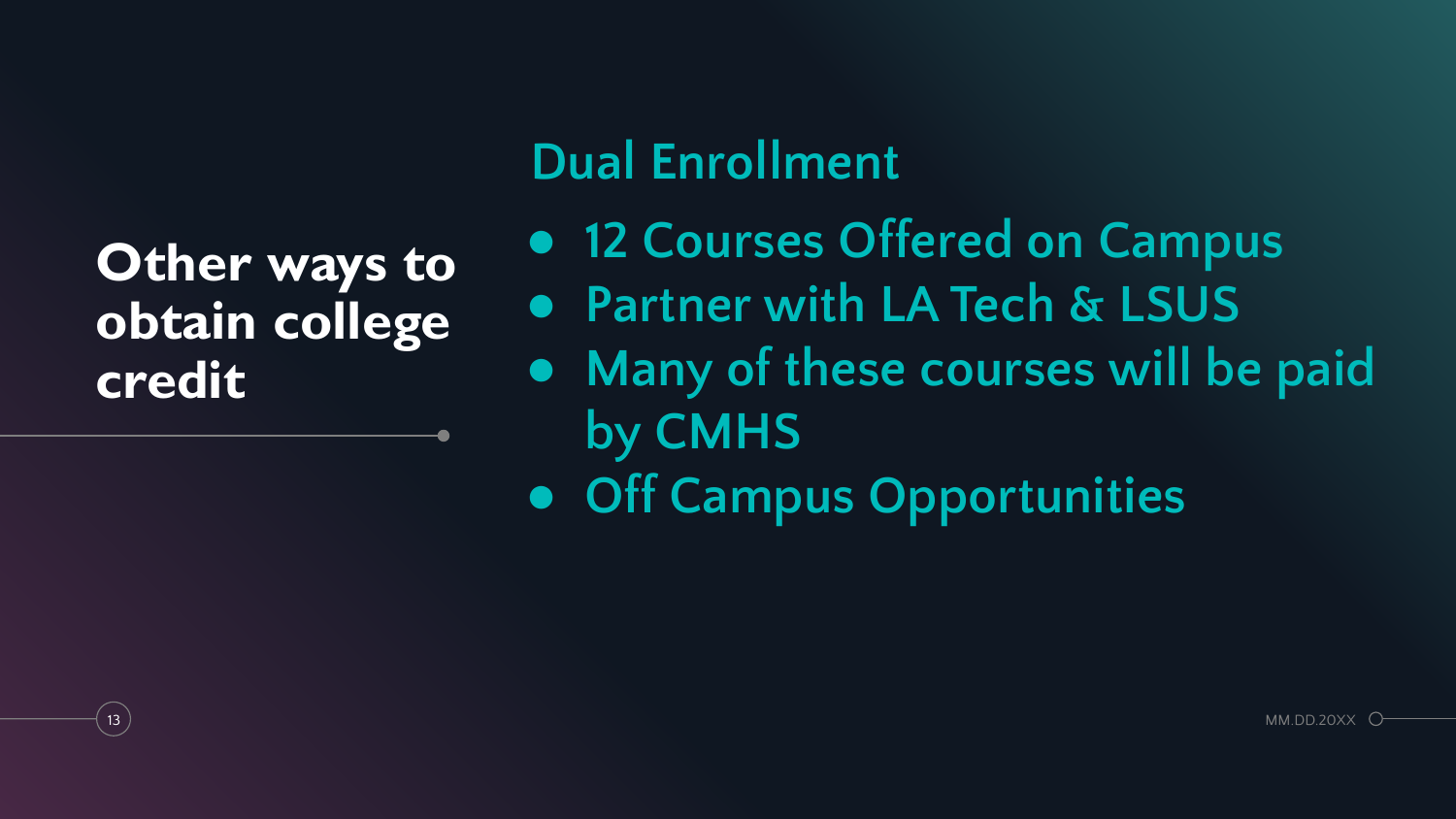## **96% of the Class of 2021 earned College Credit**

## **College-Level Examination Program**

- **● Students may take any exam that is offered. Every senior gets one free testing session.**
- **● In a typical year, 78-80% of students pass a CLEP test, which equates to FREE college credit!**  $(14)$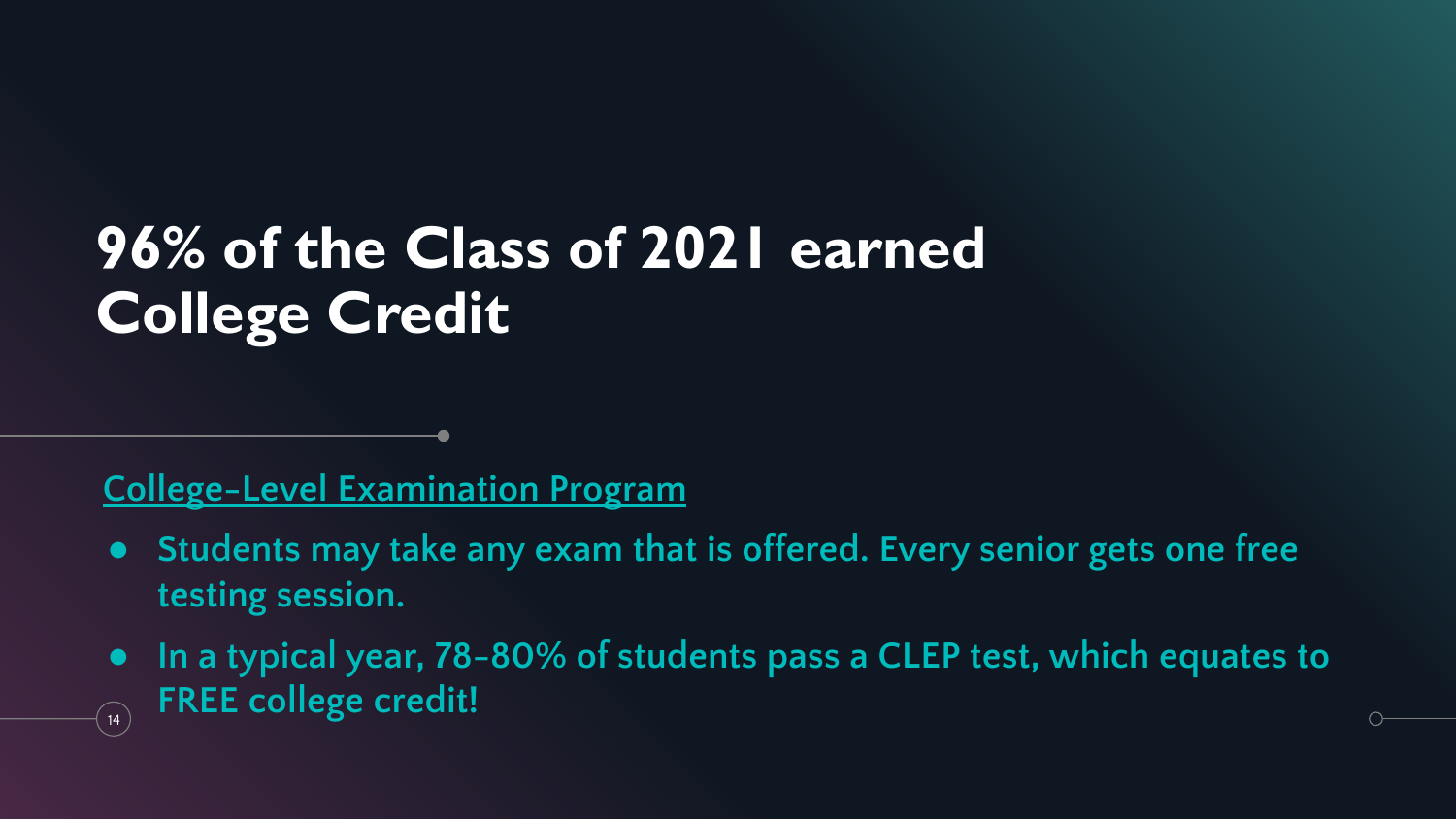## **Admissions**

*Becoming a Magnet student is easier than you might think!*



 $15<sup>2</sup>$ 

*\*Please refer to the Caddo Magnet High Website for more details*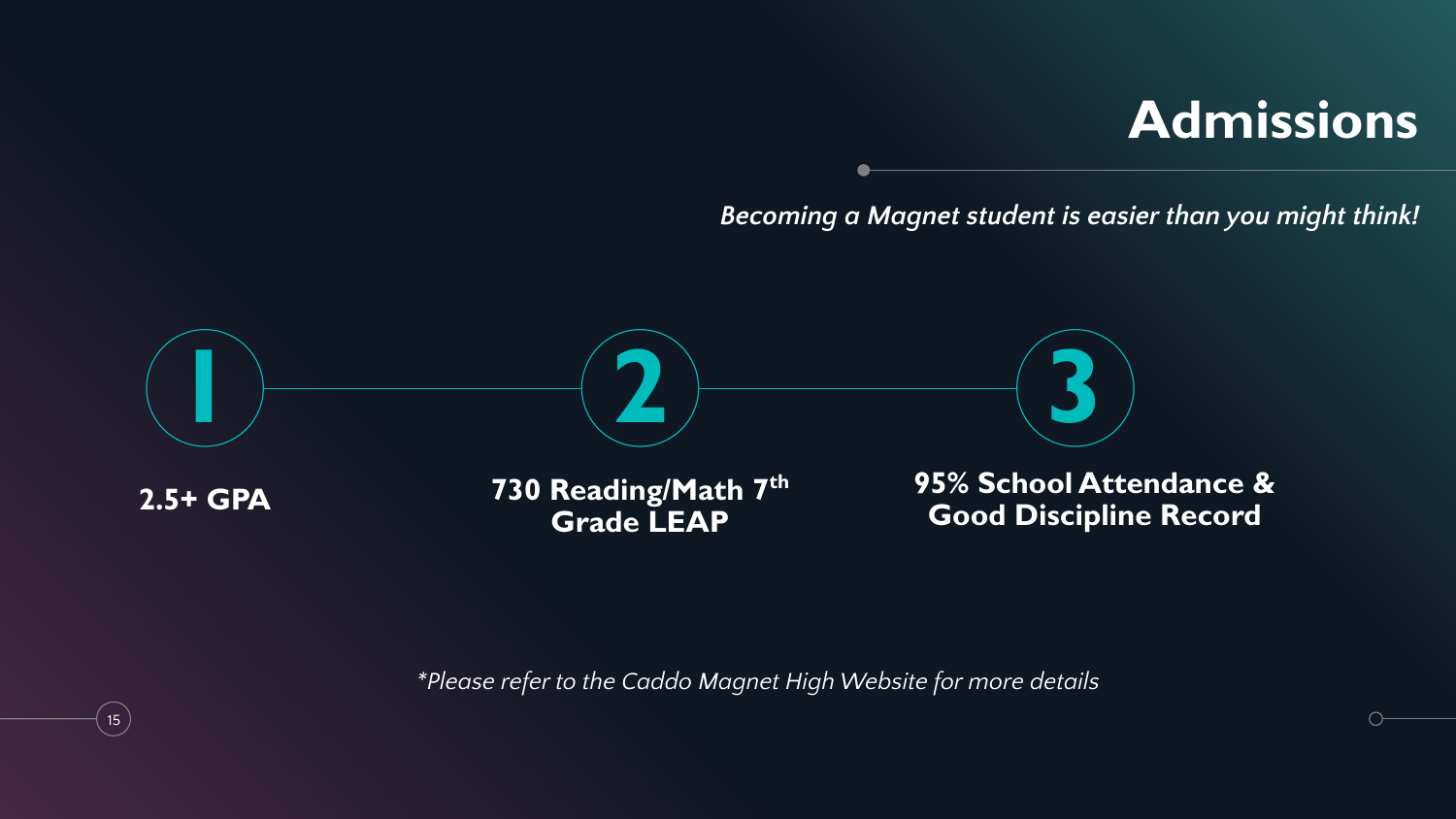## **Key Dates**

### **Mark your calendars**

- o Now Applications available at www.caddomagnet.net
- o January 23, 2021 Applications accepted
- o January 23, 2021 Caddo Magnet Winter Preview
- o February 11, 2021 Application deadline
- o February 25, 2021 Acceptance letters mailed
- o TBA Deadline for returning acceptance letters
- o TBA Registration boot camp and placement testing
- o TBA Registration form/paperwork deadline

*\*Please refer to your recruitment magazine for more details*

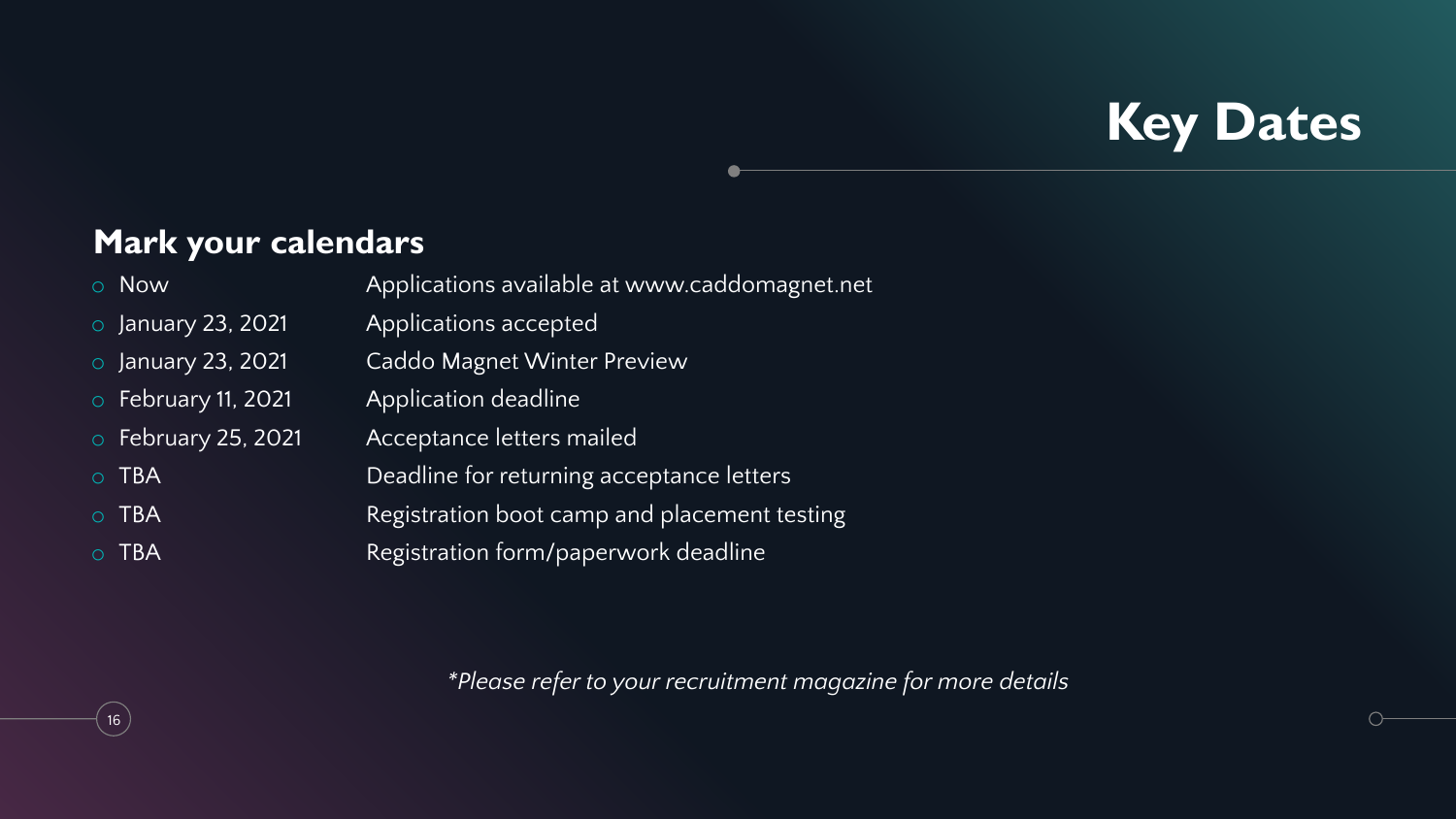## **Point of Contact**

●

Registrar Janet Wheat Processes registrations and applications 364-5074 [jwheat@caddoschools.org](mailto:jwheat@caddoschools.org)

AP Schannon Lanclos Principal RJ Middleton Schedules shadowing and helps with registration Schedule a meeting or private tour Schedule a meeting or private tour 364-5069 221-2501

[smlanclos@caddoschools.org](mailto:smlanclos@caddoschools.org) [rmiddleton@caddoschools.org](mailto:rmiddlton@caddoschools.org)

 $17$